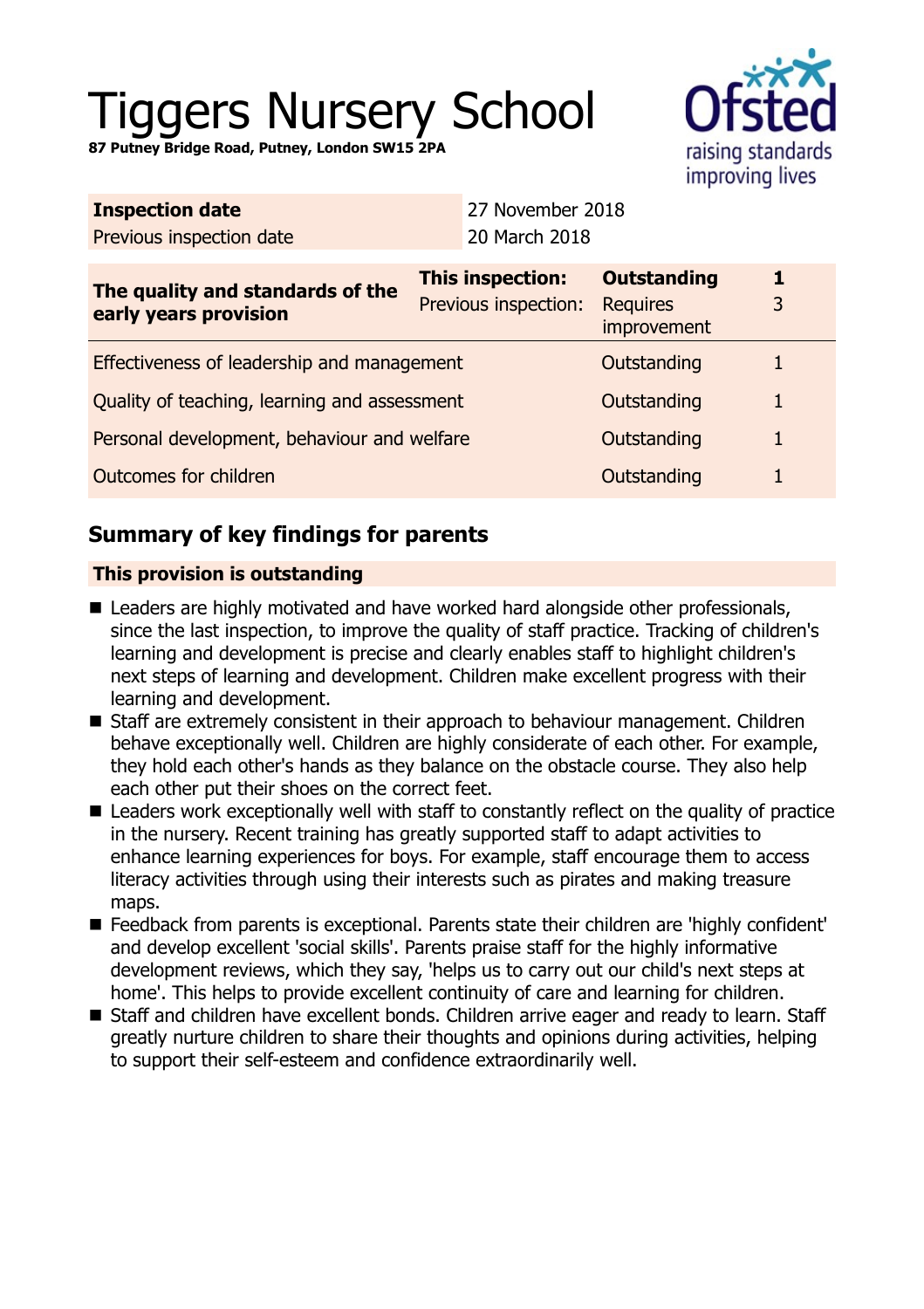## **What the setting needs to do to improve further**

#### **To further improve the quality of the early years provision the provider should:**

■ build on the already excellent activities on offer by reviewing the types of activities offered to extend girls learning even further.

#### **Inspection activities**

- $\blacksquare$  The inspector observed children in the main play areas, garden and on daily outings.
- $\blacksquare$  The inspector spoke with the owner, staff and children at appropriate times during the inspection.
- $\blacksquare$  The inspector spoke with parents and gathered their views.
- $\blacksquare$  The inspector carried out a joint observation with the owner to review the quality of practice in the nursery.
- The inspector sampled documents, including children's tracking and assessments and safeguarding documents.

**Inspector** Rebecca Hurst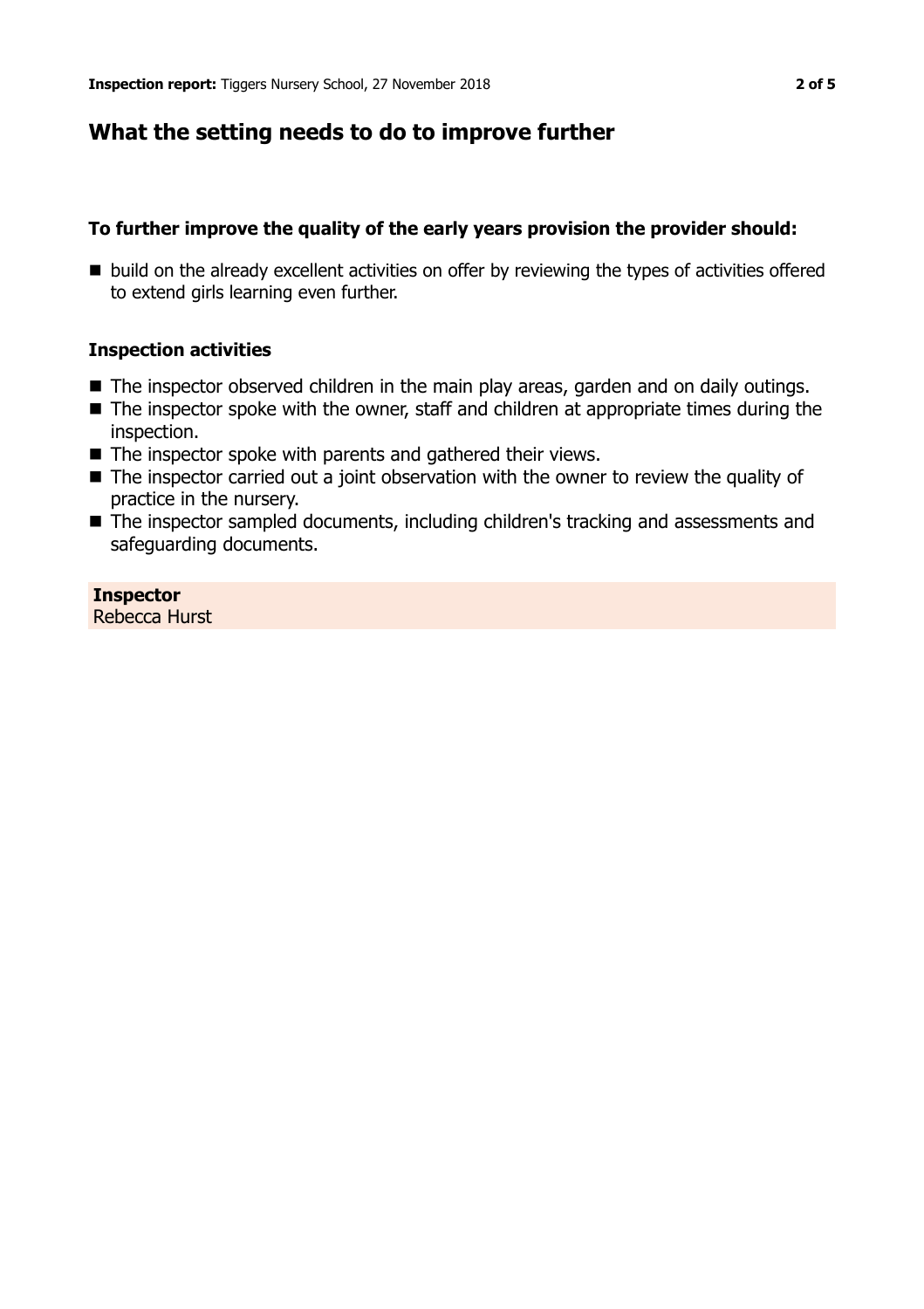## **Inspection findings**

## **Effectiveness of leadership and management is outstanding**

Leaders ongoing self-evaluation is highly effective. The owner is extremely skilled in identifying areas of strengths and areas to improve. For example, through concise tracking of children's progress she identified children needed more support in learning about knowledge and understanding of the world. Staff set about carrying out activities helping to rapidly close gaps in this area of learning for all children. The owner has also highlighted the need to support girls in using all areas of the nursery to greatly support their learning and development. All staff have an excellent understanding of the reporting requirements, should they have any concerns regarding the welfare of children. Safeguarding is effective.

## **Quality of teaching, learning and assessment is outstanding**

Staff provide high quality activities providing excellent learning opportunities for children. Older children are extremely skilled in making hidden message paintings. Staff teach children how to use white crayons to 'write' messages. They then decide what colours to paint over the top. Children excitedly show staff as their messages are slowly revealed as they paint. This greatly extends children's early literacy skills and develops their imagination exceptionally well. Younger children thoroughly enjoy learning how to move water from different containers. Staff expertly teach children how to use syringes to draw water in and then how to push it out. Children rapidly learn this new skill, helping to develop excellent fine motor skills.

## **Personal development, behaviour and welfare are outstanding**

All ages of children develop excellent physical skills. Younger children thrive on new challenges. They eagerly enjoy learning how to use an obstacle course. Staff teach children exceptionally well, how to move their bodies in different ways, teaching them how to balance. Older children expertly learn how to problem solve. They use bamboo pipes and stands and work out how to position them to get the balls into the bucket at the bottom. Staff are highly skilled in asking children the right questions to get them to think about what they need to do next. Children jump and down, squealing with delight as they high-five staff as they complete their task. This also supports children's personal development exceptionally well.

## **Outcomes for children are outstanding**

Children are highly confident learners and extremely well prepared for their move to school. Children developed excellent mathematical skills. Younger children thoroughly enjoy making and learning about hedgehogs. They discuss the meaning of hibernation and how long hedgehogs spend sleeping. They also expertly count the number of spikes they have made, up to six. Older children develop excellent early literacy skills. They learn quickly how to write their names and use this new-found skill in others of their play. For example, role-playing 'police officers' and writing down 'tickets' for other children.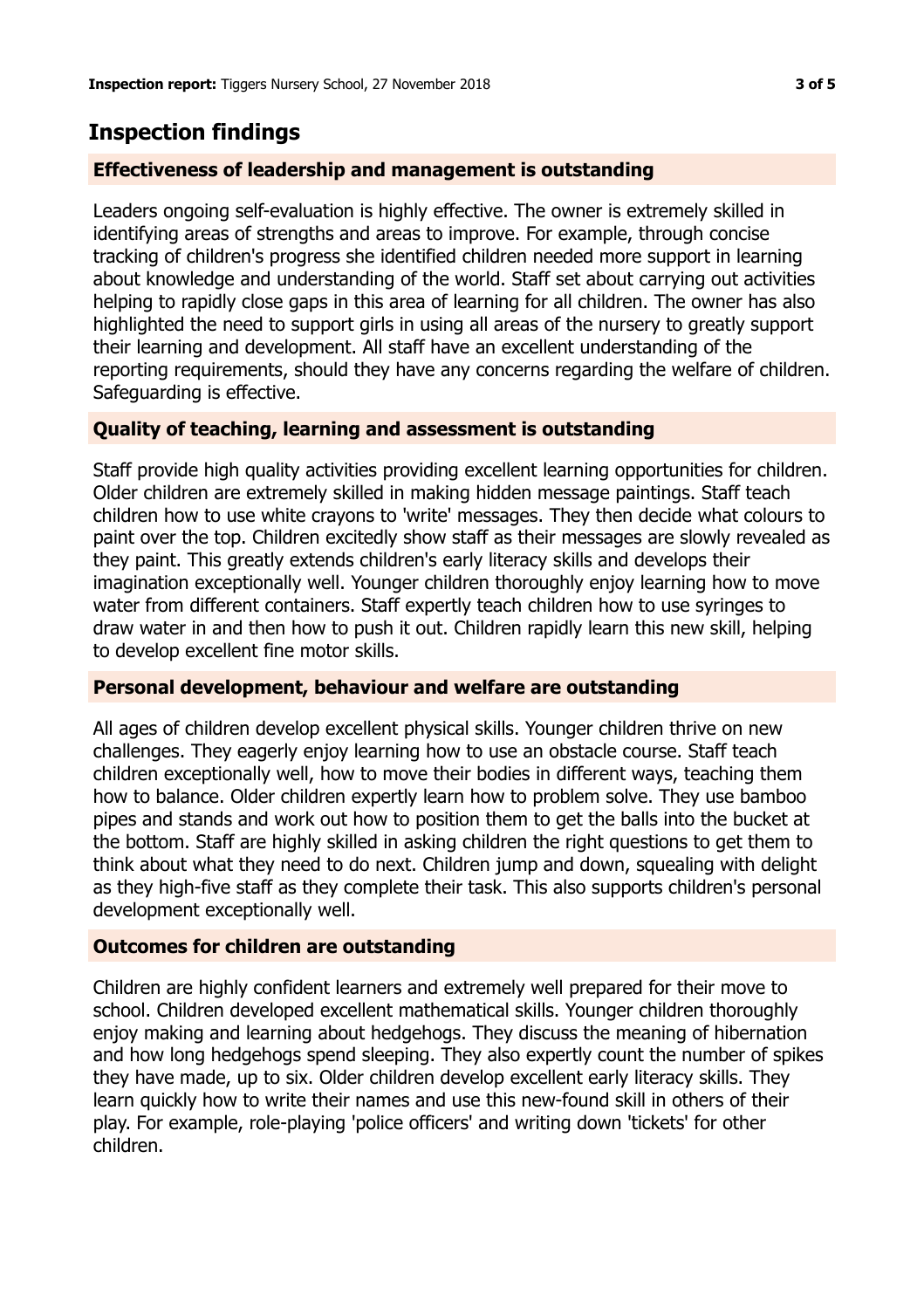## **Setting details**

| Unique reference number                             | 123115                                                                               |  |
|-----------------------------------------------------|--------------------------------------------------------------------------------------|--|
| <b>Local authority</b>                              | Wandsworth                                                                           |  |
| <b>Inspection number</b>                            | 10084427                                                                             |  |
| <b>Type of provision</b>                            | Full day care                                                                        |  |
| <b>Registers</b>                                    | Early Years Register, Compulsory Childcare<br>Register, Voluntary Childcare Register |  |
| Day care type                                       | Childcare on non-domestic premises                                                   |  |
| <b>Age range of children</b>                        | $2 - 4$                                                                              |  |
| <b>Total number of places</b>                       | 40                                                                                   |  |
| Number of children on roll                          | 36                                                                                   |  |
| Name of registered person                           | Green, Natasha                                                                       |  |
| <b>Registered person unique</b><br>reference number | RP906757                                                                             |  |
| Date of previous inspection                         | 20 March 2018                                                                        |  |
| Telephone number                                    | 020 8874 4668                                                                        |  |

Tiggers Nursery School registered in 1996. The nursery school employs six members of childcare staff, all of whom hold appropriate early years qualifications to at least level 3, including the manager who has a degree in early years special educational needs. The nursery school opens each weekday from 9am to midday, and from midday to 3pm, except on Fridays when it is open from 9am to midday, during term time only. The nursery school provides funded early education for two-, three- and four-year-old children.

This inspection was carried out by Ofsted under sections 49 and 50 of the Childcare Act 2006 on the quality and standards of provision that is registered on the Early Years Register. The registered person must ensure that this provision complies with the statutory framework for children's learning, development and care, known as the early years foundation stage.

Any complaints about the inspection or the report should be made following the procedures set out in the guidance Complaints procedure: raising concerns and making complaints about Ofsted, which is available from Ofsted's website: www.ofsted.gov.uk. If you would like Ofsted to send you a copy of the guidance, please telephone 0300 123 4234, or email [enquiries@ofsted.gov.uk.](mailto:enquiries@ofsted.gov.uk)